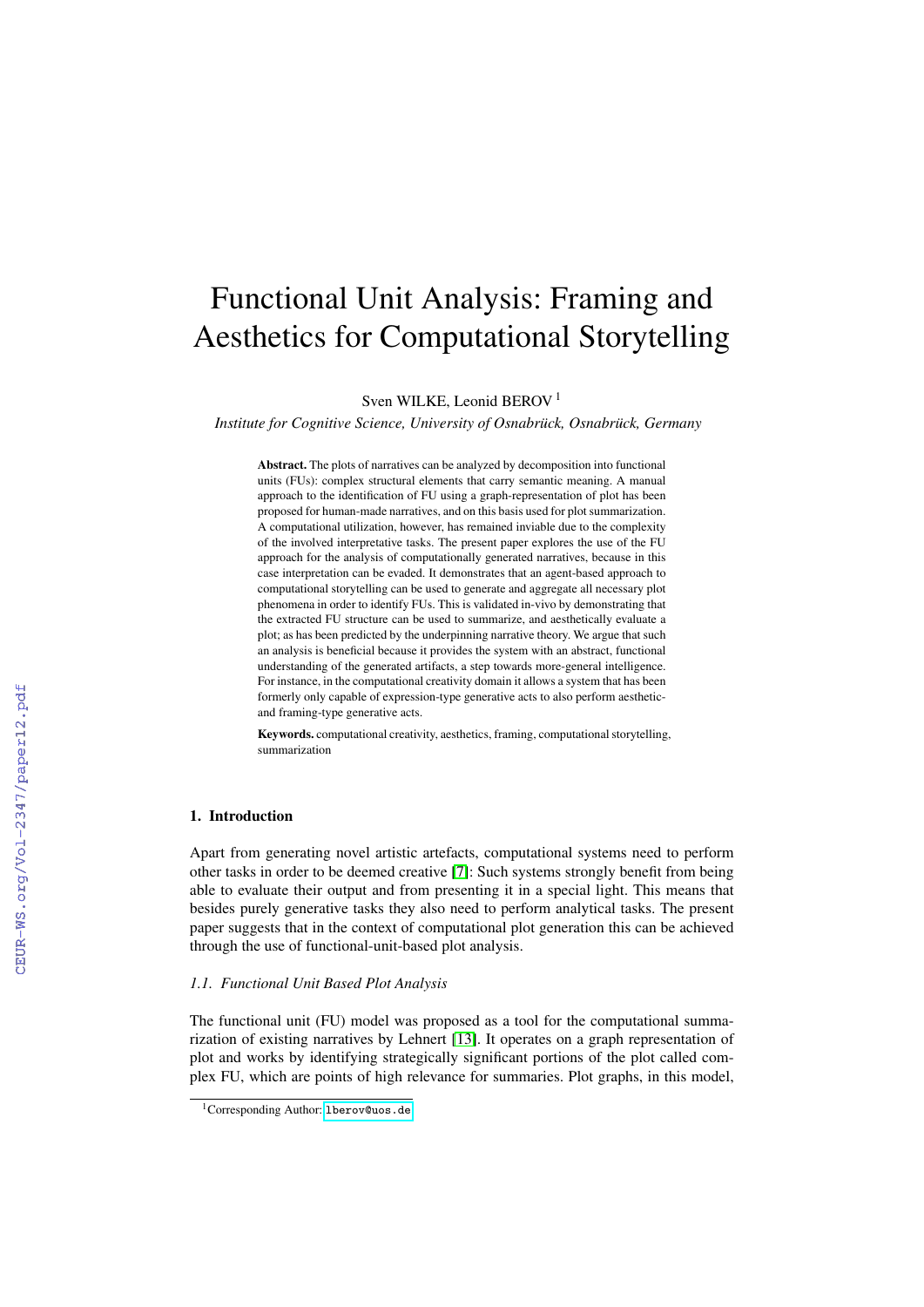

<span id="page-1-0"></span>Figure 1. A sample of primitive units adopted from [\[13\]](#page-8-0). I denotes an intention, + and - are vertices of positive and negative affect.

can contain three different types of vertices, representing affect states of characters' perceptions of the events of the plot, and connected by different types of edges. The affect states that can be contained in a FU are: positive (denoted: +), negative  $(-)$  and neutral affect (*I*). Positive states describe any event which is appraised with positive emotions by a character. Inversely, negative states describe events which are negatively appraised. States of neutral affect indicate "mental states"; in this formalization always intentions. Edges describe how these states are related to each other, and can be of the following types: motivation, actualization, termination, equivalence or inter-character edges. Based on this formalism, [\[13\]](#page-8-0) defines "15 legal pairwise configurations" (primitive FUs, e.g. 'motivation' or 'loss', see Fig. [1\)](#page-1-0) that act as an alphabet, as well as a potentially open set of complex units (e.g. 'denied request' or 'retaliation', see Fig. [2\)](#page-2-0) which are assembled from them and were defined based on a narratological analysis. An existing story is analysed by transforming the story-text into the introduced graph-representation, and then detecting all FUs contained in it. When this is done, a *connectivity graph* is built by using the different instances of FUs as vertices, and connecting them with edges wherever two unit instances share one or more vertices in the plot graph.

Lehnert proposed a procedure for generating summaries based on connectivity graphs [\[13\]](#page-8-0). For that, the units contained in the graph get translated into natural language by using template-like *generational frames* which are supplied to the program for each unit type. Into the frames, information about the specific instance of a unit is fed, allowing the frames to generate text including the characters involved in the unit, and the concrete context of the instance.

An attempt at implementing this procedure was recently made [\[12\]](#page-8-1) with modest results, which demonstrate the complexity involved in translating narrative text into the proposed graph representation. The main problem being that the required natural language processing includes complex interpretative tasks like event-based discretization, intention and emotion detection as well as the identification of causality relations—not commonly addressed in research.

#### *1.2. Use in Computational Storytelling*

In a computational storytelling system, plots are generated by the system itself so that all required phenomena can potentially be inferred from computational representations instead of being laboriously gleaned from a text. Ideally, the system's internal representation of events already uses a graph-based format, which can lend itself for the identification of FUs. This is the case with the simulation-based storytelling system presented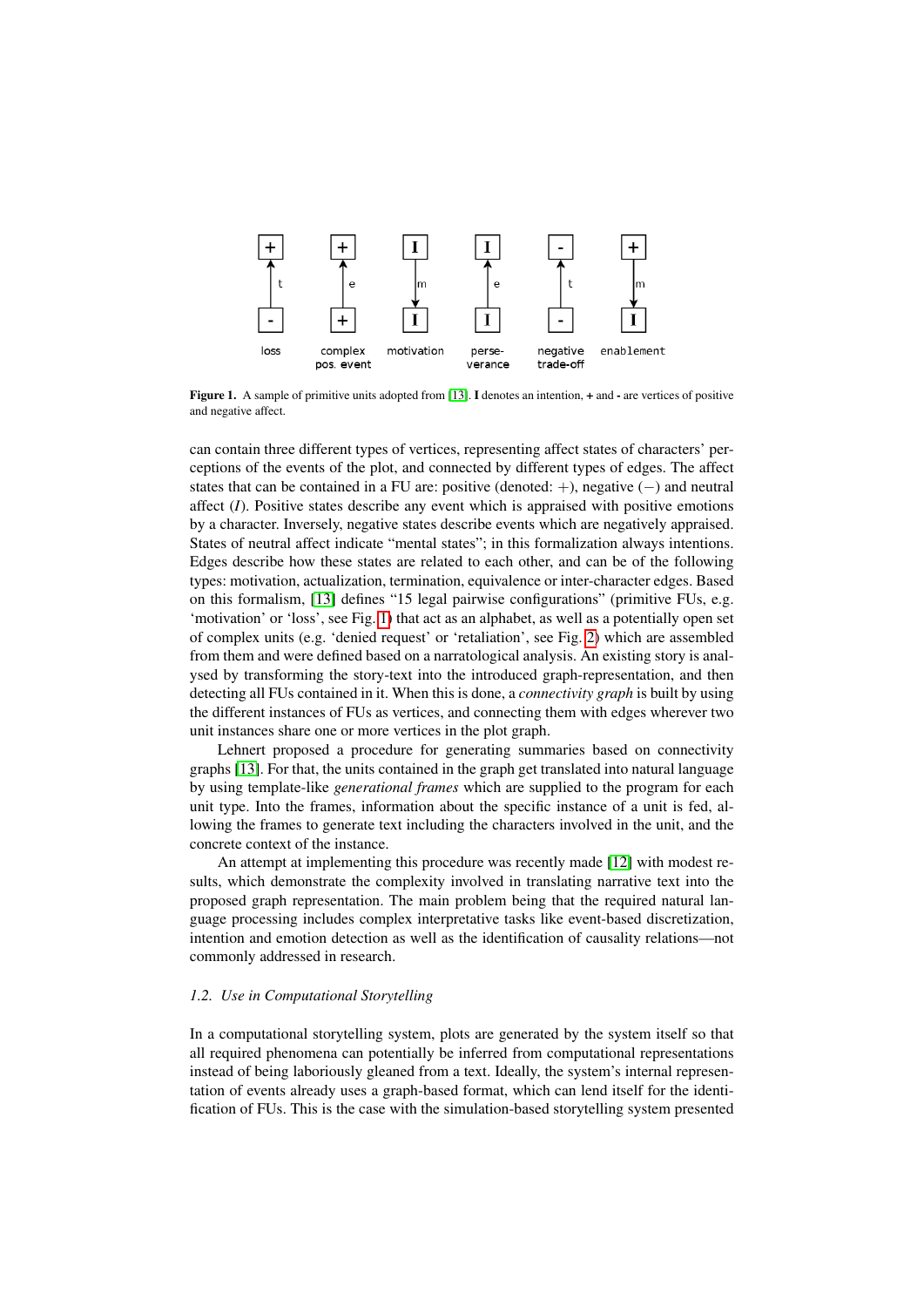

<span id="page-2-0"></span>Figure 2. Examples of complex FUs adopted from [\[13\]](#page-8-0). '?' represents wildcard vertices.

in [\[1\]](#page-8-2), and indeed a theoretical reformulation of the concepts required for plot unit analysis in terms of the system's architecture has been proposed in prior work [\[2\]](#page-8-3).

Aside from their original purpose, FUs can also provide valuable information about the aesthetics of a generated plot. As proposed by Ryan [\[16\]](#page-8-4), the strategic significance captured by FUs is important for the so-called *tellability* measure of plot quality. Tellability, here, is understood as the suitability of a set of events to be rendered as a story, i.e. a pre-textual measure of a plot's aesthetics. In its complete version it covers different aspects like motivic, contextual and formal properties. Ryan's focus is mainly on the last, which again consists of multiple factors such as semantic opposition, semantic symmetry but also *functional polyvalence*. Functional polyvalence is given, when the same event fulfills several functions in the overall plot. It can be identified through a FU analysis, by simply searching for events that are part of several complex units. Therefore, identifying the amount of overlap of FUs in a story allows an insight into the quality of its plot.

The goal of this paper is to present our implementation of FU based plot analysis in the above mentioned storytelling system. We argue for the usefulness of this analysismethod by demonstrating with a case study that it can be used to perform a cautious first aesthetic evaluation of plots and to automatically generate functional summaries, which can be used as framing. For the proof-of-concept in this paper most parts of the natural language generation is hard-coded, however, nothing precludes an extension with more linguistic knowledge at a later stage of the project.

## 2. Related Work

To outline the motivation for this project related work has to be introduced on the topic of computational creativity, while the specific technical contribution has to be contextualized in the field of textual summarization.

#### *2.1. Computational Creativity*

Computational creativity research is concerned with "computational systems which, by taking on particular responsibilities, exhibit behaviours that unbiased observers would deem to be creative" [\[8\]](#page-8-5). The different tasks ("generative acts") creative systems can perform have been analysed to fall into four categories: creating exemplars, creating concepts, executing an aesthetic evaluation and creating a framing for the generated artefact ("the FACE model") [\[7\]](#page-8-6).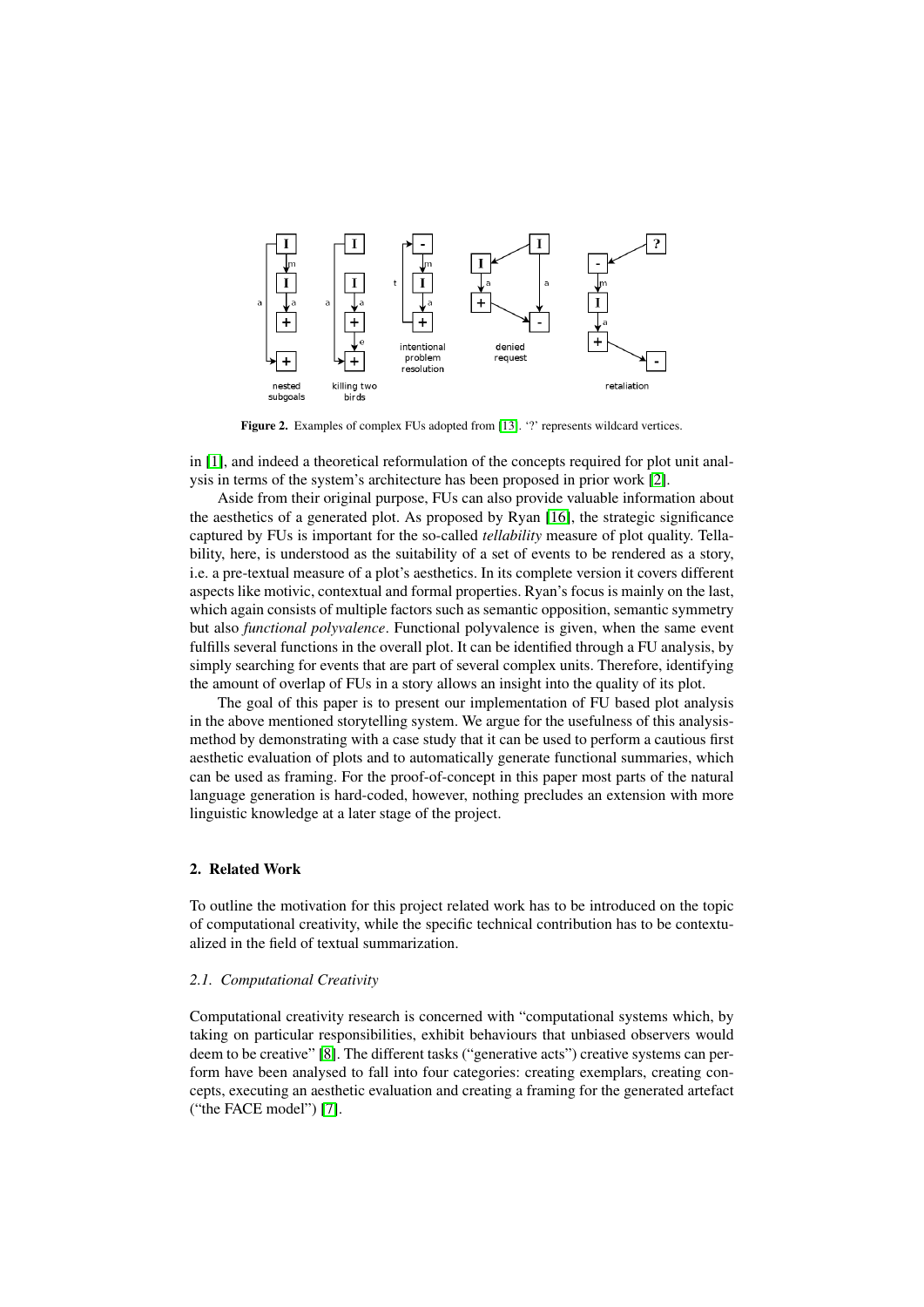*Framing* is contextual information that is created by an artist to put their work in a certain context, and has been known to increase an artifact's aesthetic value as well as the creativity that is ascribed to the generating process. In 'the wild' it has been known to vary wildly in form [\[4\]](#page-8-7). For computational systems, [\[4\]](#page-8-7) postulated that framing can be an outline of the system's motivation, describe its intention when creating the artwork, or provide insights into how the artwork was created. We argue that, additionally, framing may also be concerned with presenting the artwork itself in a special light, that is, *framing-as-something* (the most notable example probably being Duchamp's piece 'Fountain', a ready-made urinal framed as a fountain). Based on this extension we suggest that in the case of computational storytelling, one potential piece of framing information could be a short interpretative summary of the plot, outlining abstract details like formal structure or theme-like higher meanings. An early example for work towards this direction can be found in the system Minstrel [\[19\]](#page-8-8) that provided a moral for each story. Our work follows in this vain but differs in that it focuses its summary on laying out the functional structure of the plot (i.e. form) instead of its meaning (i.e. theme).

It has been argued that *aesthetic appreciation* is one of the three principles that guide observers in their ascription or non-ascription of creativity [\[6\]](#page-8-9). Indeed, an aesthetic evaluation of generated artifacts is important for a system in order to guide its generation and perform a selection of the valuable pieces from the bulk of its generation. This is a hard problem, since in most artistic domains no universally accepted aesthetic theories prevail, let alone a quantifiable evaluation function. Some systems have instead opted to quantitatively approximate reader-oriented notions like suspense [\[5\]](#page-8-10) or tension [\[15\]](#page-8-11). Our work instead focuses only on the structure of the generated artefact and attempts to capture a notion of aesthetics brought forward in the context of narrative theory in order to capture the elegance and cohesion of a plot.

# *2.2. Text Summarization*

Two main types of tasks exist for text summarization: *extractive summarization* aims at extracting the main information-bearing sentences in the source text, while *abstractive summarization* generates text not contained in the input based on some sort of reasoning about the content (see e.g. [\[11\]](#page-8-12)). Most work performed in this context is concerned with the analysis of existing, argumentative text. Presently, the state of the art is achieved through the use of deep sequence-to-sequence neural networks, which are trained on large corpora of text in a supervised way [\[17\]](#page-8-13). Our approach differs radically in that it operates not on the surface realization of text, but rather a graph-based deep structure with clear functional semantics. Furthermore, it does not extrapolate summarization rules based on a corpus of existing summaries, but instead by detecting the presence of a fixed set of FUs and the way they are connected. Because this implies an act of functional analysis, this approach is located in the abstractive realm of summarization. It is furthermore based on narratological analysis and thus more appropriate for the present domain than models trained on news texts.

#### 3. Implementation

As previously mentioned, the storytelling system's architecture was already put into the context of the FU unit model. Three steps were needed from that state to generate sum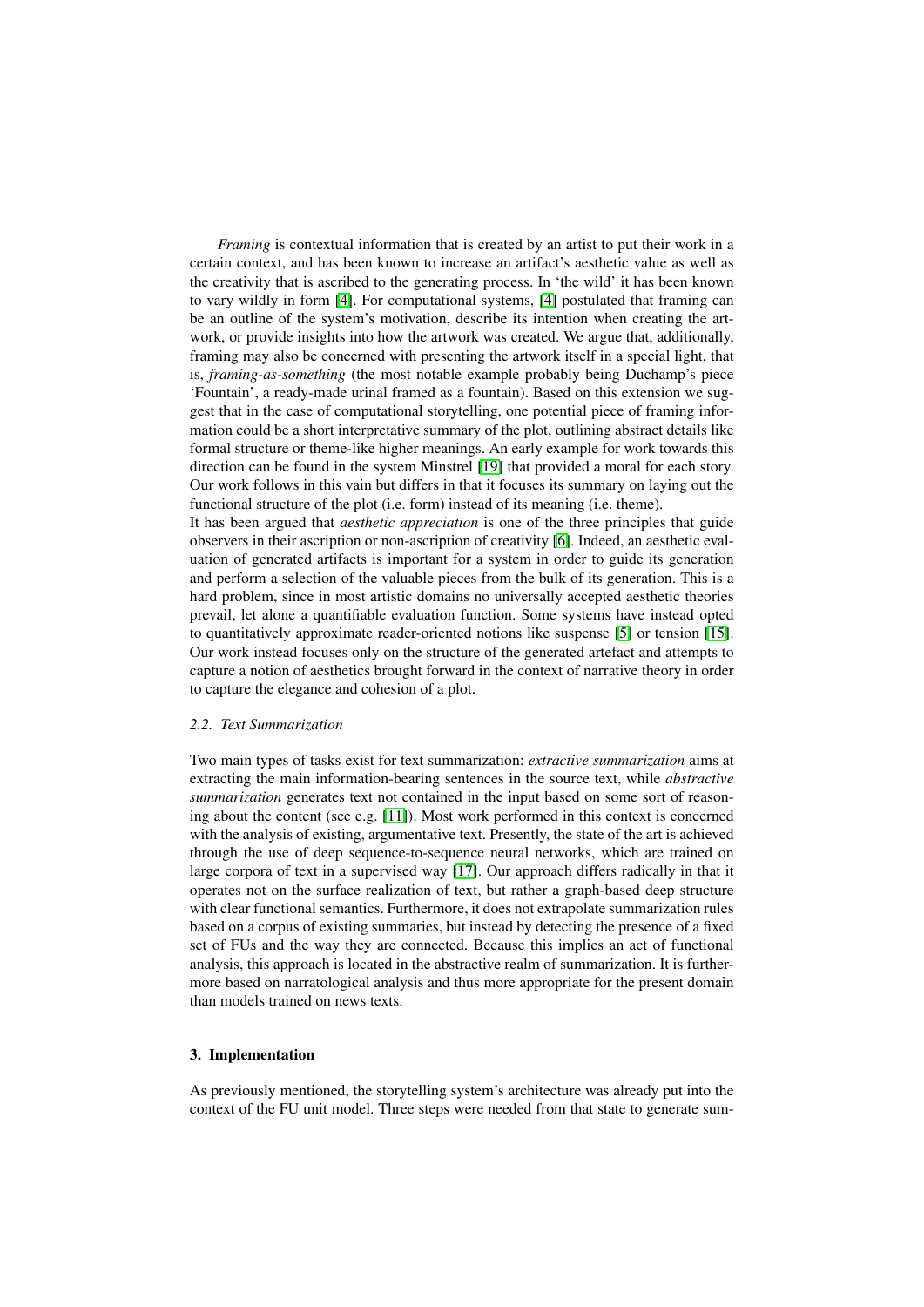maries based on the FUs of the plot: (1) The instances of FUs had to be identified in the plot graph, (2) The connectivity graph had to be built from the identified instances and (3) Natural language had to be generated from the created connectivity graph.

#### *3.1. Functional Unit Identification*

The best way to enable the detection of arbitrary complex FUs is to ensure that the whole alphabet of primitive units can be detected. For this, the capturing of vertices of intentions, positively or negatively appraised events was implemented in the storytelling system as envisioned in [\[2\]](#page-8-3). With the addition of motivation and actualization edges in the way [\[2\]](#page-8-3) suggested, these vertices build most of the primitive plot units. Termination edges were implemented differently, as not only events that cause a change in the belief base (i.e. positive or negative trade-off) can be the source of a termination edge, but also the change of the belief base itself (i.e. loss and resolution, see fig. [1\)](#page-1-0). The authors also predicted no need for equivalence edges between intention vertices, but in order to capture the "perseverance" primitive unit along with the related complex unit "starting over", these connections needed to be established. No equivalence edges were implemented between non-neutral affect states. Instead, they were introduced as "causality" edges, which depicts the semantics of the primitive plot units "complex positive event" and "complex negative event", as found in [\[13\]](#page-8-0), more closely.

The identification of FUs in a plot graph can then be performed through application of the subgraph-isomorphism algorithm to the plot graph and each FU graph. In our implementation, the VF2 algorithm was used [\[9\]](#page-8-14). Since for the connectivity graph not only complex, but also primitive FUs are required, the isomorphism search is conducted for both types of units.

#### *3.2. Constructing the Connectivity Graph*

For each identified unit a respective vertex is added to the connectivity graph, and edges are added between each vertex pair that represents two FU instances with overlap in at least one vertex in the plot graph. As suggested in [\[13\]](#page-8-0), the complexity of the graph is reduced by removing all units that are entailed by another unit, which leaves all *top-level* FUs in the graph.

While this helped to reduce the number of instances immensely, resulting graphs still contained small numbers of FU clusters with no interconnection. This arises from the properties of the storytelling system, which generates actions for each character even 'outside of the main story line'. Thus, all instances are removed from the graph, which are not in a cluster with (i.e. directly or indirectly connected to) at least one complex FU instance.

In the original proposal, the connectivity graphs were undirected. We found it helpful to make the edges directed and let them represent temporal precedence. This allows summarizing in a temporally ordered fashion. As FU instances usually cover a time span, the execution step at which the first vertex of an instance occurred is chosen to temporally compare instances to each other (see Fig. [4](#page-9-0) in the Appendix).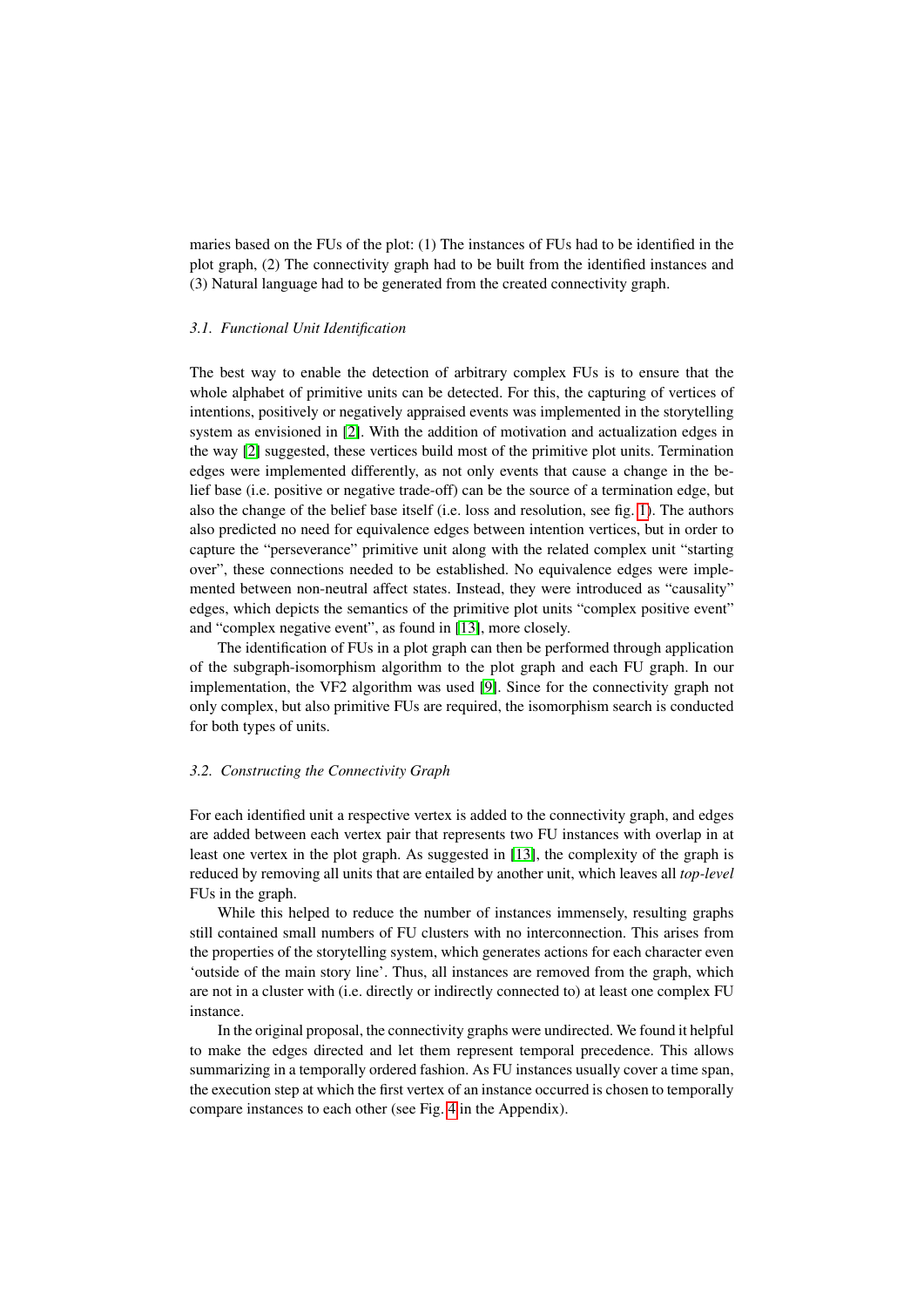

<span id="page-5-0"></span>Figure 3. An example of a complex FU (nested subgoal) that matches a set of vertices in the plot. The corresponding template extracts information from the plot graph, combines it with the FU's semantics and results in a textual representation of the match.

#### *3.3. Natural Language Summary Generation*

The natural language generation algorithm was implemented prototypically, with orientation towards realizing the surface form of our case study. Better generalization to other graphs can be achieved by replacing instances of hard-coded text with linguistic knowledge.

First of all, the system selects which FU instances are to be included in the summary. For this, all instances of complex FUs are ordered with regard to the number of incident vertices (neighbors) in the connectivity graph. Then, the instance of each unique FU that has the most neighbors is chosen as the most relevant instance of that unit. Afterwards, these instances get ordered temporally, such that the resulting summary will follow (roughly) the same order as the story.

After these units have been selected, they are each translated into natural language. For this, a natural language template has been setup for each FU. The templates are able to include semantic information which was gathered from the plot graph. This includes information about which characters participated in a FU, as well as the content of one of the vertices which belongs to the unit. Which vertex' content gets extracted depends on the FU and was determined manually beforehand.

An example for how a FU maps to vertices of the plot graph is shown in Figure [3.](#page-5-0) Together with the natural language template for the unit the system can create a natural language snippet for this instance of the FU.

With this in place, the full text for each FU can be generated. The last step consists of connecting the natural language snippets of all translated units into a single sentence, by connecting them via and-conjunction. Example summaries in the context of our case study will be presented in the Case Study section.

#### *3.4. Tellability Computation*

As outlined above, functional polyvalence (an event fulfilling several functions for the plot) is taken to be one factor of tellability. This property is given, when a vertex belongs to more than one complex FU. We can therefore compute a plot's functional polyvalence *f p* by counting the number of vertices which belong to more than one complex FU, and dividing this number by the total number of vertices in the plot: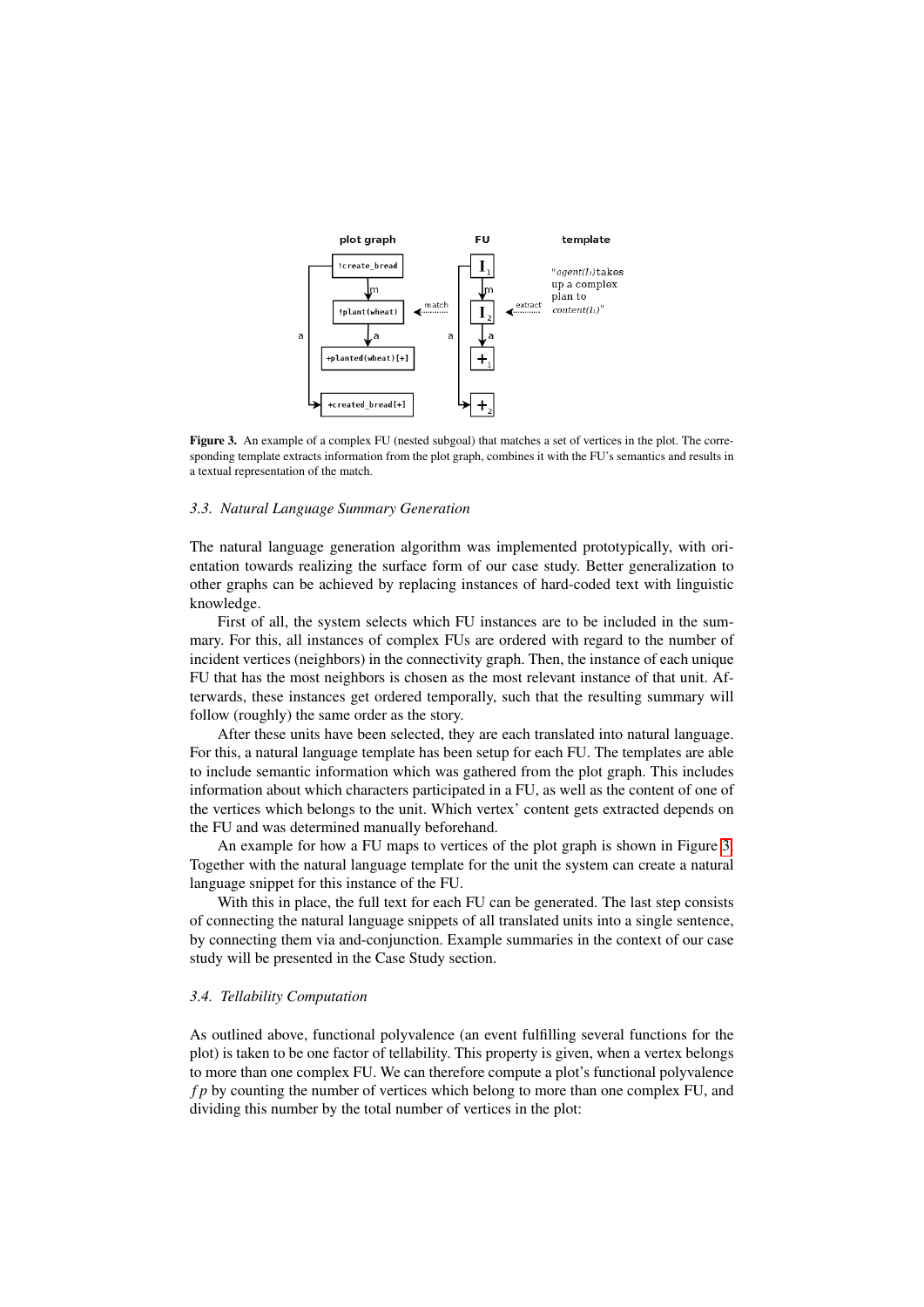$$
fp(G) = \frac{\sum_{v \in V} p(v)}{|V|}
$$

with  $G = (V, E)$  denoting the plot-graph and the function p (for polyvalence) returning 1 iff vertex *v* is part of more than one FU, and 0 otherwise. The normalization allows a comparison of plots of different length with regard to tellability.

Since the underlying narrative theory does not provide information on the precise quantification of tellability, this computation is subject to further empirical evaluation. However, such a measure already allows a rudimentary generate-and-test exploration of a plot space. For instance, in the employed storytelling system plot can be changed by altering the characters' personalities, and functional polyvalence can be used to compare the resulting plots. The results of such an exploration in the context of our case study will be discussed in the next section.

#### 4. Case Study

The usefulness of the above implementation is explored via a case study on the story "The Little Red Hen". Our storytelling system is capable of recreating the plot of this fable by simulating the affect and interactions of the involved characters, and can explore the plot space spanned by this narrative universe by changing the characters' personality parameters (see [\[2](#page-8-3)[,3\]](#page-8-15)).

Three variants of the story were chosen as exemplary versions<sup>[2](#page-6-0)</sup>. The original fable achieved the highest tellability score of the three with 0.059. In the second variant, where the hen does not punish the other animals for rejecting her requests for help but instead shares the bread, the computed tellability was 0.023. The last version contains no interaction between the animals: The hen bakes the bread alone, and eats it alone, without ever asking for help. This version scored lowest of the three, with a tellability score of 0.005. This ordering is compatible with our intuitions.

The tellability measure was also used in a generate-and-test search, where personality parameters were varied systematically and the resulting plot's tellability was measured. For computability reasons the search space had to be reduced by assuming that the hen has a distinct personality, but the other animals have the same. This revealed that tellability shows strong signs of locality, with hard boundaries. We assume that these boundaries arise from the discretization of the mood and personality traits in the agent's plan library, where behavior changes qualitatively only among the discrete values of high, medium, low, positive and negative.

Generating summaries from the connectivity graphs of the fables required further pre-processing. As the stories contain symmetry between the characters, it was more difficult for the algorithm to create a summary from the graph, because of the amount of similar but distinct vertices. We hence implemented a fairy-tale specific symmetrydetector which detects and merges vertex-pairs of the same FU belonging to different characters. Essentially, we are assuming that these FU (and character-) instances are equivalent for the summary. This resulted in the following summaries for the three story variants:

<span id="page-6-0"></span><sup>&</sup>lt;sup>2</sup>A full natural language version, along with each story variant's plot graph, can be found at [http://www.](http://www.home.uni-osnabrueck.de/leberov/tlrh_versions.htm) [home.uni-osnabrueck.de/leberov/tlrh\\_versions.htm](http://www.home.uni-osnabrueck.de/leberov/tlrh_versions.htm)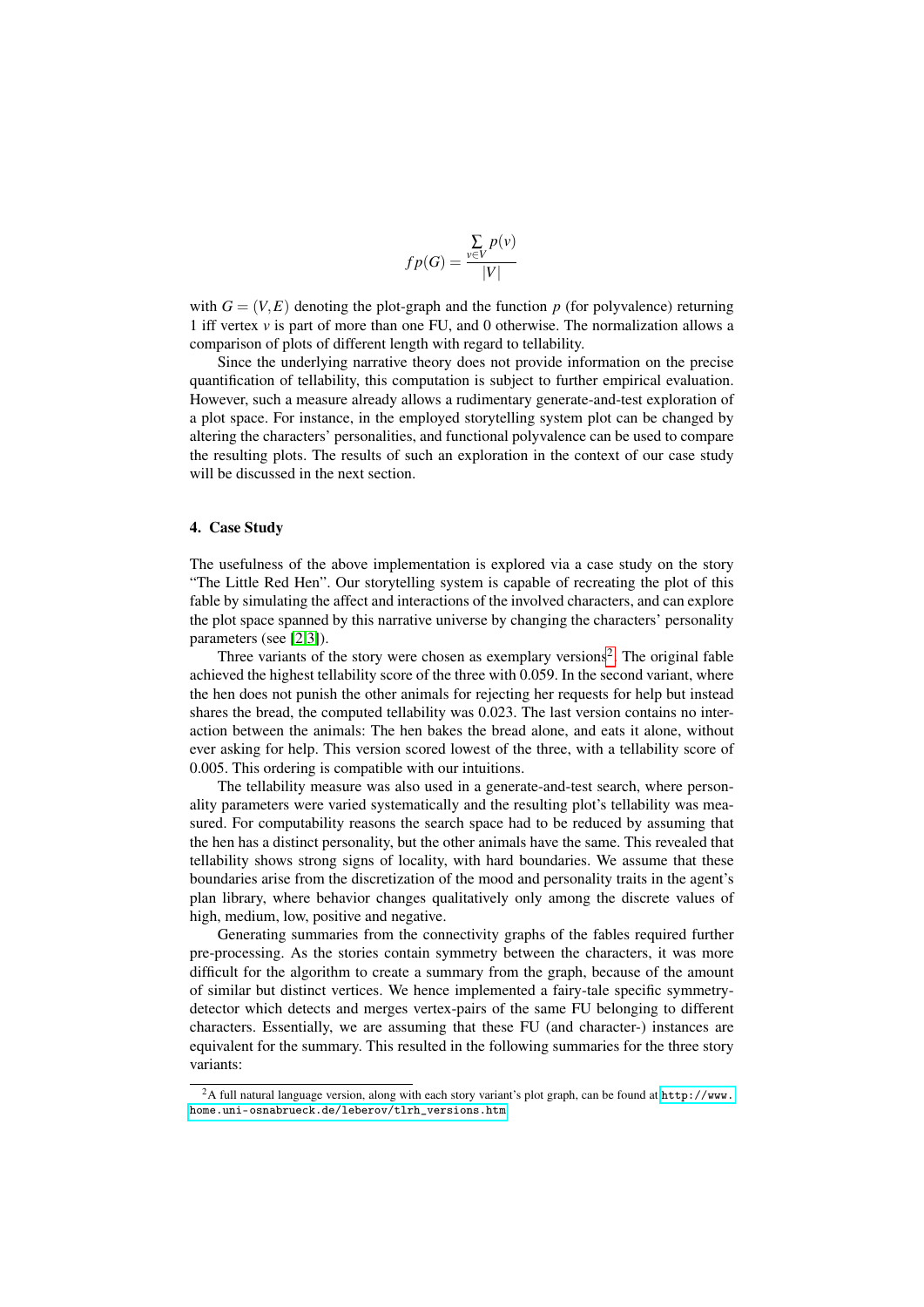- 1. I wanted to write a story in which the hen takes up a complex plan to create bread, the pig, the cow and the dog deny the hen's request for help and the hen retaliates against the pig, the cow and the dog by punishing them.
- 2. I wanted to write a story in which the hen takes up a complex plan to create bread and the pig, the cow and the dog deny the hen's request for help.
- 3. I wanted to write a story in which the hen takes up a complex plan to create bread.

# 5. Conclusion

This paper has presented a prototypical implementation of FU analysis in a computational storytelling system. The system was enabled to create a graph-representation of plot that captures events representing intentions, positive and negative affects as well as their interrelations of the types: motivation, actualization and termination. Based on this representation, the detection of primitive and complex FUs (structurally significant building blocks of the plot) was enabled using a subgraph-isomorphism based search. A case study was employed for in-vivo evaluation, where the presented system was applied to the plot of a fable.

Several difficulties were uncovered. A first was that inter-character edges are required not only for units that cover speech acts, but also events that are simultaneously perceived by several characters. This functionality is not easily enabled in the underlying storytelling system, which resulted in the inability to detect significant complex units. More relevantly, the case study raised our suspicion about the robustness of the approach. The complex FUs defined by Lehnert were not in all instances capable of matching the intended semantics in the automatically generated plot graphs, and hence had to be redesigned. This is not per se problematic, since their original creation was arbitrary in nature. Yet, it demonstrates that the same semantic meaning can be matched by a multitude of possible FUs, a clear sign of poor generalization. To combat this problem we implemented several modifications, like polyemotional vertices and wild-card edges, yet generally suspect that a more flexible formalism is advisable.

In general we evaluate the case study positively. FU analysis enabled the system to create plausible abstract summaries of story plots, and an aesthetic analysis of these plots based on functional polyvalence returned results that are compatible with our intuition. We thus suggest, that FU based analysis can be gainfully employed in the computational creativity context to perform framing and aesthetic evaluation tasks. To be able to benefit from this method in a comparable way, other storytelling systems need to represent characters' affect, intentions, and the causal connections between them. However, we do not consider this a drawback since the importance of these properties for understanding plot is grounded in narrative theory (apart from Ryan also compare [\[14,](#page-8-16)[10\]](#page-8-17)).

Future work is in preparation to empirically evaluate the viability of the generated summaries for framing, as well the influence of this framing on a systems perceived creativity. Furthermore, a complete implementation of the tellability measure will be performed in order to serve as quality measure in an Engagement-Reflection type [\[18\]](#page-8-18) creative cycle. The suitability of this measure for guiding the generative process can be then empirically evaluated by comparing the resulting stories' quality, and will hopefully shed some light on Ryan's take on this elusive phenomenon.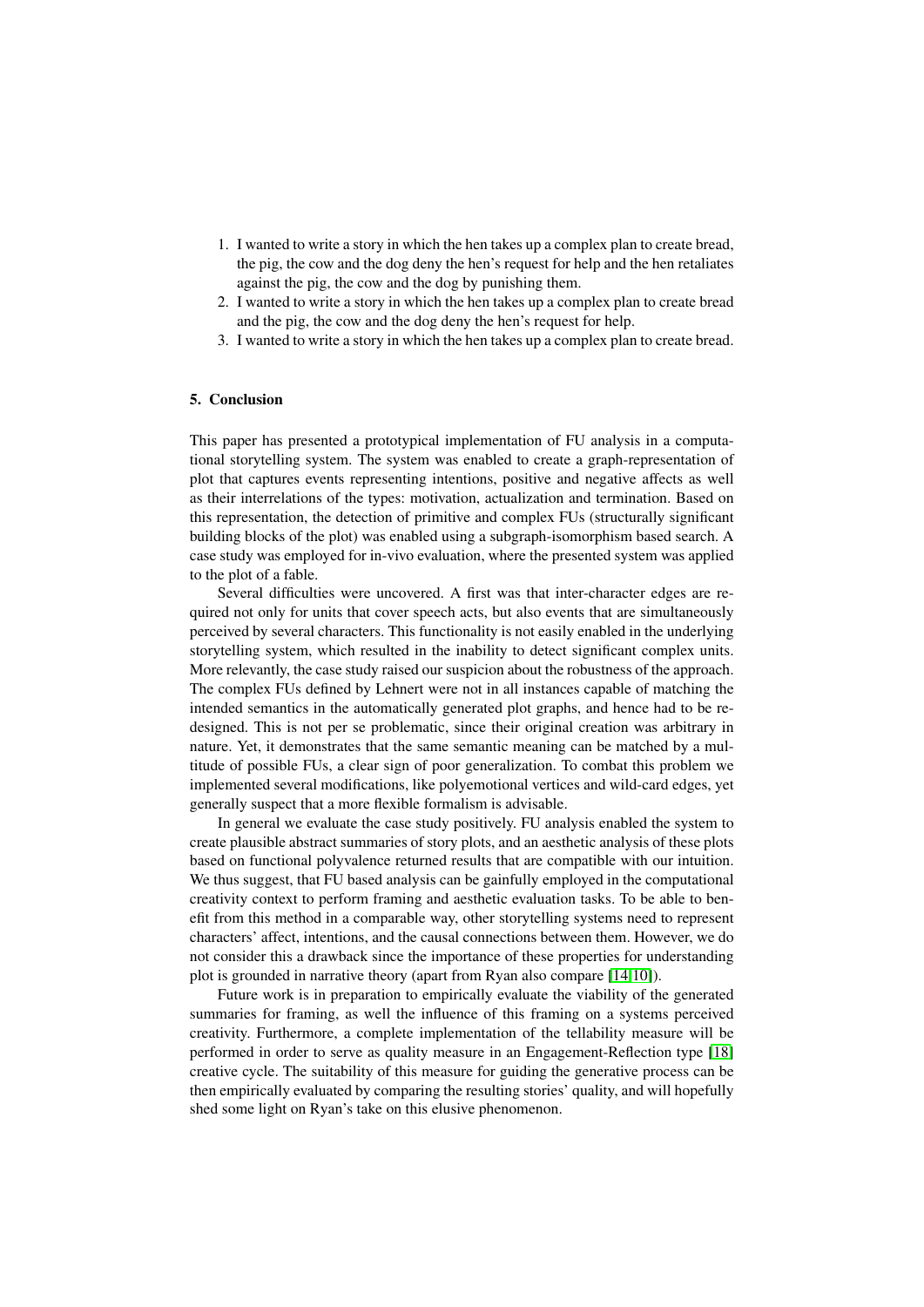## 6. Acknowledgment.

The second author is grateful for support for this work provided by an Alexander von Humboldt Ph.D. fellowship.

## References

- <span id="page-8-2"></span>[1] Berov, L.: Steering plot through personality and affect: An extended BDI model of fictional characters. In: German Conference on Artificial Intelligence. pp. 293–299 (2017)
- <span id="page-8-3"></span>[2] Berov, L.: Towards a computational measure of plot tellability. In: Proceedings of the 10th INT. pp. 169–175 (2017)
- <span id="page-8-15"></span>[3] Berov, L., Kühnberger, K.U.: An evaluation of perceived personality in fictional characters generated by affective simulation. In: Proceedings of the 9th ICCC. pp. 24–31 (2018)
- <span id="page-8-7"></span>[4] Charnley, J.W., Pease, A., Colton, S.: On the notion of framing in computational creativity. In: Proceedings of the Third ICCC. pp. 77–81 (2012)
- <span id="page-8-10"></span>[5] Cheong, Y.G., Young, M.: Suspenser: A story generation system for suspense. IEEE Trans. Comput. Intell. AI Games 7(1), 39–52 (2015)
- <span id="page-8-9"></span>[6] Colton, S.: Creativity versus the perception of creativity in computational systems. In: AAAI Spring Symposium: Creative Intelligent Systems. pp. 14–20 (2008)
- <span id="page-8-6"></span>[7] Colton, S., Charnley, J.W., Pease, A.: Computational creativity theory: The FACE and IDEA descriptive models. In: Proceedings of the Second ICCC. pp. 90–95 (2011)
- <span id="page-8-5"></span>[8] Colton, S., Wiggins, G.A.: Computational creativity: the final frontier? In: Proceedings of the 20th ECAI. vol. 12, pp. 21–26 (2012)
- <span id="page-8-14"></span>[9] Cordella, L.P., Foggia, P., Sansone, C., Vento, M.: A (sub) graph isomorphism algorithm for matching large graphs. IEEE Trans. Pat. Anal. Mach. Intell. 26(10), 1367–1372 (2004)
- <span id="page-8-17"></span>[10] Dannenberg, H.: Coincidence and Counterfactuality. University of Nebraska Press (2008)
- <span id="page-8-12"></span>[11] Gambhir, M., Gupta, V.: Recent automatic text summarization techniques: a survey. Artif. Intell. Rev. 47(1), 1–66 (2017). https://doi.org/10.1007/s10462-016-9475-9
- <span id="page-8-1"></span>[12] Goyal, A., Riloff, E., others: A computational model for plot units. Comput. Intell. 29(3), 466–488 (2013)
- <span id="page-8-0"></span>[13] Lehnert, W.G.: Plot units and narrative summarization. Cog. Sci. 5(4), 293–331 (1981)
- <span id="page-8-16"></span>[14] Palmer, A.: Fictional Minds. University of Nebraska Press (2004)
- <span id="page-8-11"></span>[15] Pérez y Pérez, R., Sharples, M.: Mexica: A computer model of a cognitive account of creative writing. J. Exp. Theor. Artif. Intell. 13(2), 119–139 (2001)
- <span id="page-8-4"></span>[16] Ryan, M.L.: Possible Worlds, Artificial Intelligence, and Narrative Theory. Indiana University Press (1991)
- <span id="page-8-13"></span>[17] See, A., Liu, P.J., Manning, C.D.: Get to the point: Summarization with pointer-generator networks. ArXiv e-prints (2017), <https://arxiv.org/abs/1704.04368>
- <span id="page-8-18"></span>[18] Sharples, M.: How we Write: Writing as Creative Design. Psychology Press (1999)
- <span id="page-8-8"></span>[19] Turner, S.R.: Minstrel: a computer model of creativity and storytelling. Ph.D. thesis, University of California at Los Angeles, Los Angeles, CA (1993)